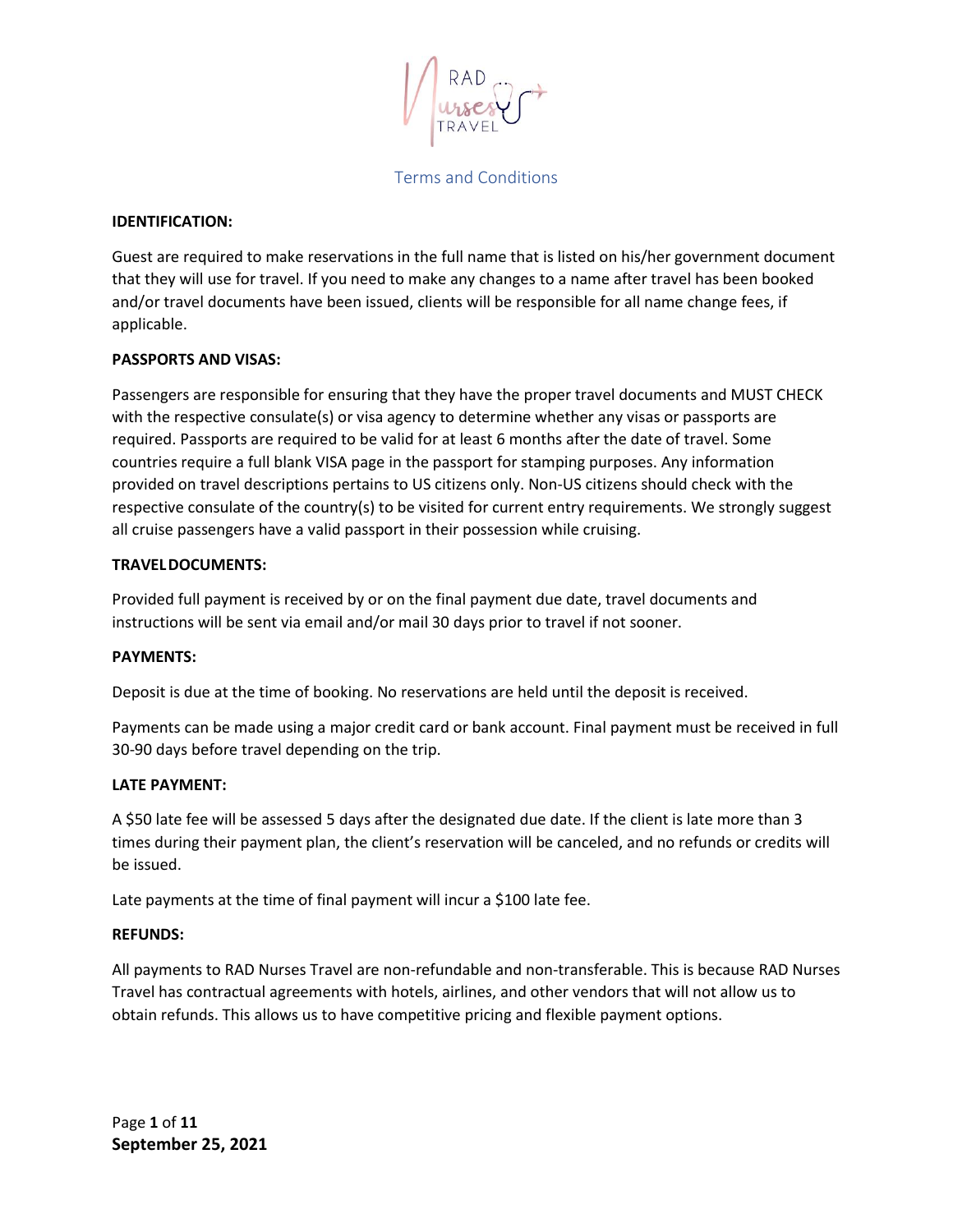### **TRAVEL INSURANCE:**

- RAD Nurses Travel strongly suggests that all trip participants purchase travel insurance. The minimum coverage amount suggested for travel insurance is \$150,000. We highly encourage you to purchase travel insurance as soon as possible in case you must cancel your trip. Refer to your travel insurance policy to seek reimbursement.
- The minimum coverage amount suggested of \$150,000 should include medical and evacuation. When adding the line item labeled medical in the travel insurance policy to the line item marked evacuation in the travel policy; that coverage amount must total at least \$150,000

### **PRICES:**

All prices listed are per person based upon shared twin room occupancy unless otherwise clearly specified. Prices do not include items of personal nature such as laundry, wine, water, beverages, food (other than at all-inclusive resorts or where clearly specified), passport and visa fees, insurance, and foreign port taxes unless specifically indicated in the package inclusions. Prices are correct at the time of publication; however, as airfare continually fluctuate and classes of service may have limited capacity, tour package prices and availability will change accordingly. In case of human or computer error, RAD Nurses Travel reserves the right to re-invoice for the correct price or service. A full refund will be made to passenger who choose not to pay an increase, provided RAD Nurses Travel receives a written cancellation within five days of the price increase notification.

#### **PAYMENTS & CANCELLATION**

Form of Payment:

Payment is accepted via credit card or bank account drafts

Deposit:

A deposit is due at the time of reservation. All deposits are non-refundable and non-transferrable. All reservations (except where specified) will require a deposit.

Full Payment:

All reservations can be paid in full at the time of booking as long as the tour still has available space.

Late Payment:

A \$50 late fee will be assessed 5 days after the designated due date. If the client is late more than 3 times during their payment plan, the client's reservation will be canceled, and no refunds or credits will be issued.

Late payments at the time of final payment will incur a \$100 late fee.

Page **2** of **11 September 25, 2021** Cancellation: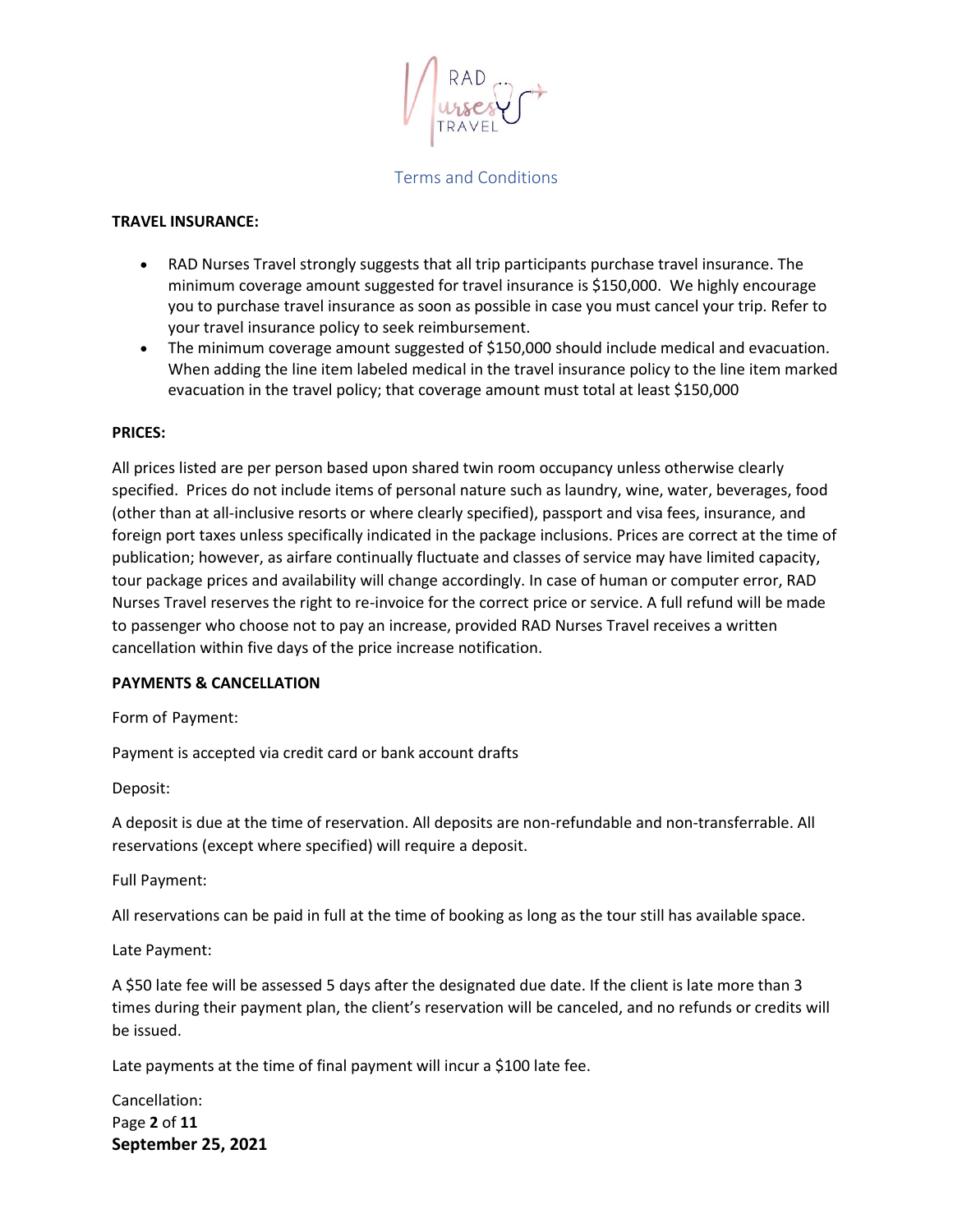Once reservations have been made, cancellations will only be accepted in writing. Email your cancellation request to andrea@nextradventure.com with your trip destination, trip month, trip year, full name, and date of travel. If you do not receive an acknowledgement within 48 hours, please contact Andrea by phone to ensure your information was received.

## Reservation Changes:

Changes to an existing reservation, whatever the cause will incur a \$50 per person charge plus any additional supplier fees. This includes name changes and removal of any services such as optional tours and transfers. Please note that name changes to airline reservations are subject to full cancellation and rebooking. Replacing a traveling passenger with another traveling passenger constitutes a cancellation, subject to cancellation penalties, and is not covered by this reservation changes policy. Changes or additions after departure are subject to local rates at the time of amendment and must be paid directly by the passenger to the service provider. There are no refunds for unused services.

# **TRAVELERS WITH DISABILITIES**

In order to fully enjoy your travel, we recommend that you select a trip that is suitable to your physical capabilities. Tour participants requiring any form of assistance, including travelers with physical disabilities, sight or hearing impairments, are required to notify RAD Nurses Travel prior to reservation for review and our agreement. Additionally, the tour participant must be accompanied by an individual responsible for providing those services. Tour managers, guides, drivers, or other tour, hotel, and ship personnel are not able to provide such assistance. In order to participate in escorted tours, passengers must always be able to understand and follow instructions given by the Tour Director, both for the successful operation of the tour as well as for their personal safety. RAD Nurses Travel reserves the right to reject participation or remove any individual from a tour if notification was not provided and/or when in our sole judgement, continued participation would significantly hinder the services to be provided to all guests. Expenses, including cancellation fees and/or costs for alternate travel plans or to return home, will be the sole responsibility of the passenger. Escorted tours are fact paced, often requiring lengthy walks over uneven terrain. In the interests of group harmony, clients should be able to maintain the pace of the tour.

## Wheelchairs & Walkers:

USA Tours: Pursant to the Americans with Disabilities Act (the ADA), RAD Nurses Travel seeks to accommodate disabled travelers to the extent possible and consistent with the specific tour itinerary. Nevertheless, you may find that certain tour features may not be accessible to the extent that you require a wheelchair, scooter, or other special equipment to participate. We cannot provide individual assistance to travelers with wheelchairs or other mobility devices. We regret that some itineraries cannot accommodate wheelchairs or motorized scooters. Passengers are required to advise RAD Nurses Travel of their accessibility requirements prior to booking in order for RAD Nurses Travel to determine if

Page **3** of **11 September 25, 2021**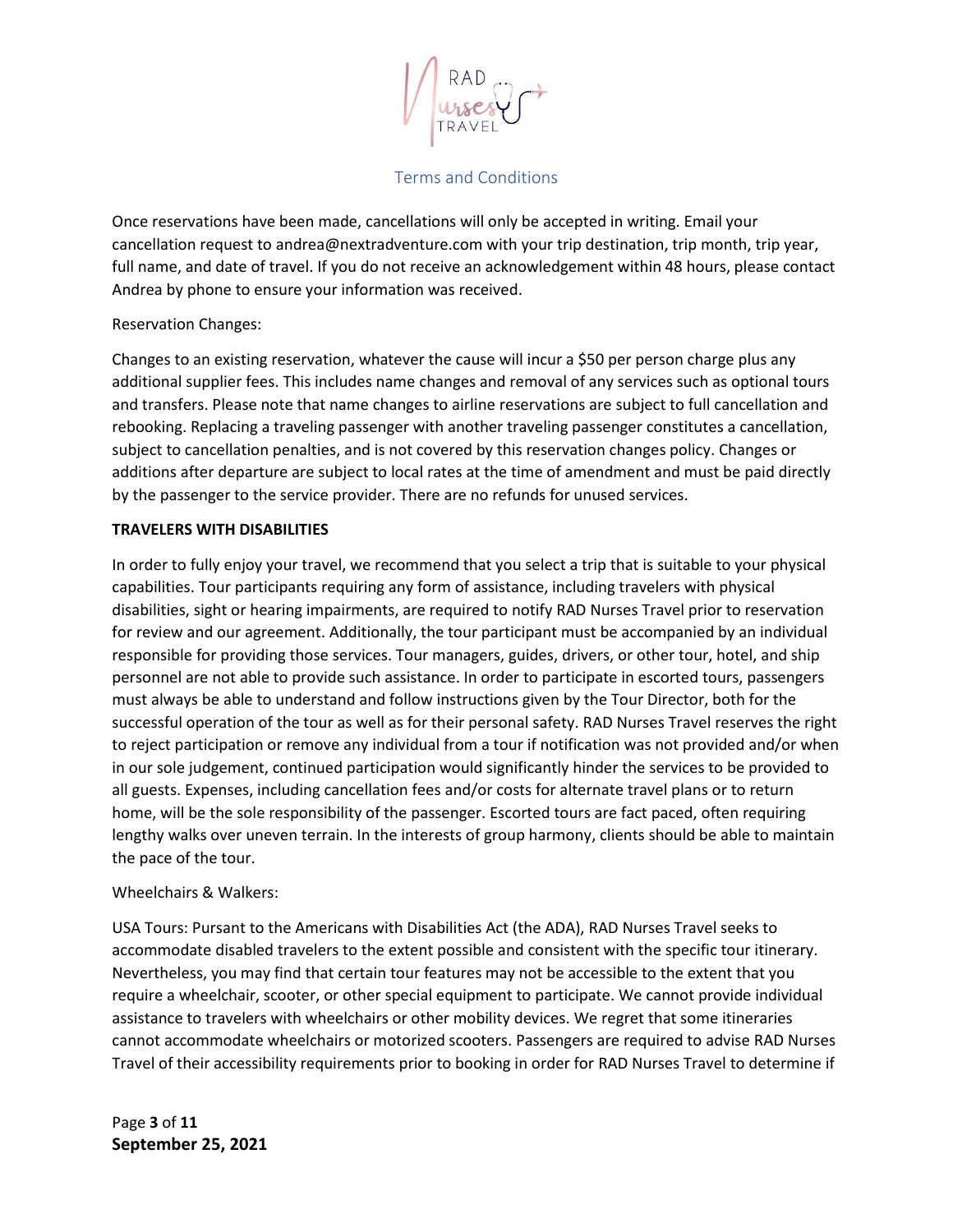

reasonable accommodations are available. RAD Nurses Travel will endeavor to accommodate special needs, but does not guarantee that it will be able to do so in all cases.

## International Tours:

Hotels, sea and river cruises outside of the United states are not required to comply with ADA requirements and therefore may not have ramps, wide entryways, or elevators to accommodate disabled passengers or devices such as wheelchairs, walkers, and motorized scooters. Due to physical constraints and space limitations, wheelchairs, walkers and motorized scooters may not be taken aboard motor coaches and river cruises.

### Service Animals:

Service animals cannot be accommodated on international escorted tours. Passengers on USA escorted tours who require a service dog because of a disability should check with RAD Nurses Travel prior to booking.

### **AIRLINES:**

RAD Nurses Travel is not responsible for the services and policies imposed by the airlines. Airline schedules and flights are subject to change without notice. RAD Nurses Travel is not responsible for penalties incurred for tickets, international or domestic, not issued by RAD Nurses Travel due to schedule and/or flight changes.

Airline Tickets: Once full payment is received, RAD Nurses Travel airline tickets will be issued and are fully non-refundable. Should airline tickets require issuance earlier than the Final Payment due date, you may be required to pay a larger non-refundable deposit and/or complete full payment.

Airline Seat Assignments: The airlines bear sole authority of assigning seats on group flights. All RAD Nurses Travel airline contracts are for economy class seats only. If you require another class of service, you may consider purchasing your own flights and purchasing your land only package from RAD Nurses Travel.

Airline Name Changes: Any name change including minor spelling corrections may require airline reservations to be canceled and rebooked. Reservations are subject to current availability and pricing at the time of rebooking. Once airline tickets are issued, subsequent name corrections will be subject to an airline rebooking fee which may be as much as the full value of the airline ticket plus a \$50 revision fee per change. RAD Nurses Travel will not be held responsible for the denial of services by a carrier due to any name discrepancy. Name changes must be advised in writing at andrea@nextradventure.com.

Airline Taxes & Fuel Surcharges: If you purchased airfare, airline taxes and fuel surcharges are included. Prior to completion of full payment there is a potential for a price increase(s) due to increases in government-levied taxes and fees and/or fuel surcharges. To avoid potential increases, you may choose

Page **4** of **11 September 25, 2021**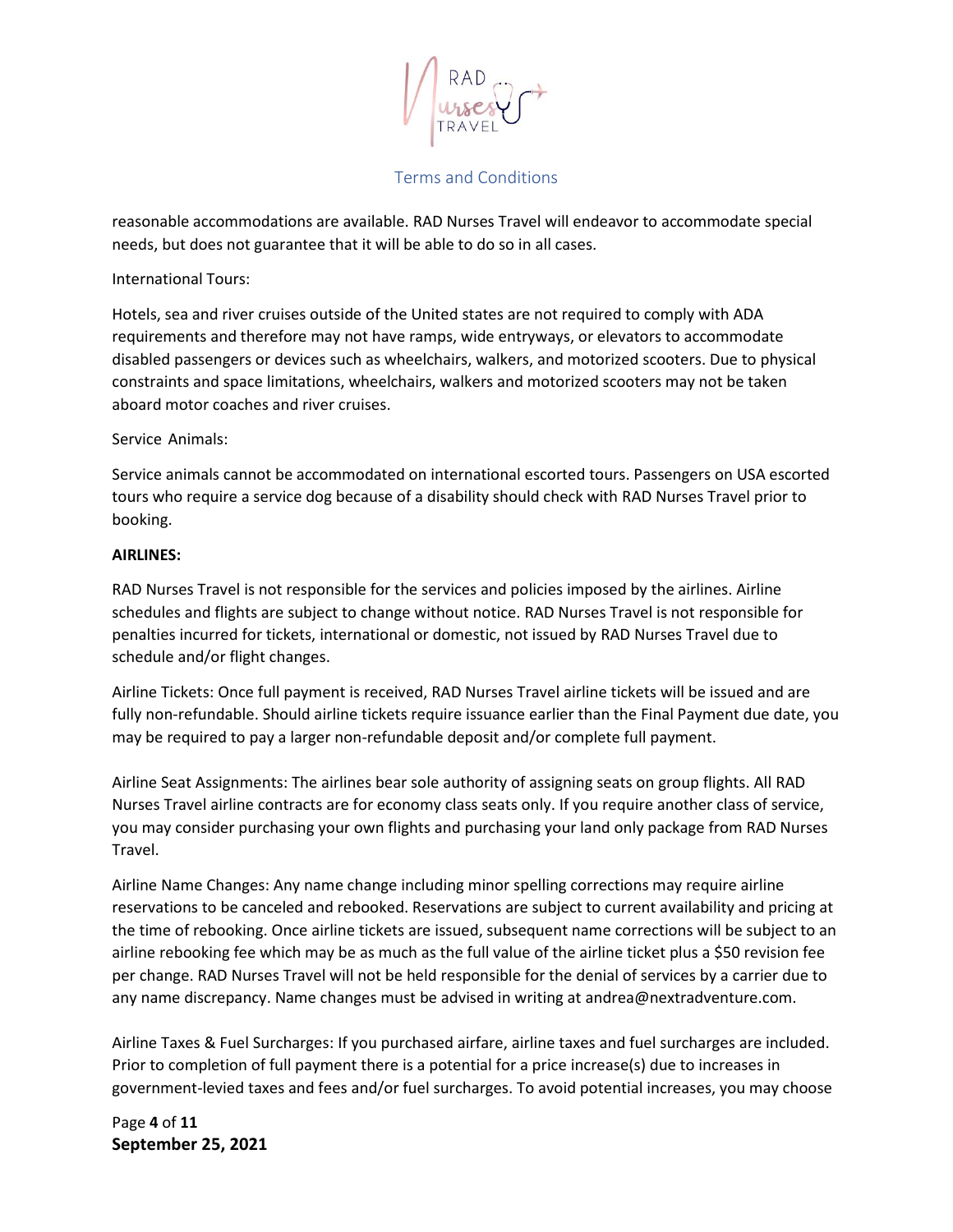to accelerate your final payment in order that your tickets may be issued. Once issued, airline tickets are no longer subject to potential increases but are fully non-refundable. Certain overseas domestic flights are subject to air taxes which can only be paid locally; in these cases, the specific flights and amounts of those taxes are indicated in our package presentation and pre-departure documentation.

Schedule Changes: In the event of an airline schedule change, RAD Nurses Travel will make every effort to inform passengers of the schedule change and new flight schedule prior to departure. RAD Nurses Travel is not responsible for schedule changes including, when applicable, changes in routing and/or the number of stops in the itinerary. RAD Nurses Travel is unable to provide compensation for schedule changes, seat assignment modifications, or cancellations implemented by an airline. In the event of any change in flight itinerary made directly between passengers and their airline, it is the passengers' responsibility to advise RAD Nurses Travel of amended flight details in writing at andrea@nextradventure.com. RAD Nurses Travel cannot be held responsible for land services, including arrival and/or departure transfers, if flights are changed without its knowledge.

### **SIGHTSEEING & ITINERARY:**

Will be operated by motor-vehicle, its size dictated by the number of participants. RAD Nurses Travel tours have been designed to accommodate individuals as well as groups. Times listed in itineraries are approximate and meant only as guidelines. Some itineraries may have early morning start times for sightseeing in order to complete the touring during daylight hours or avoid afternoon heat in tropical and desert climates. It is your responsibility to arrive on time for all scheduled flights, cruises, and package components. Arriving late may be considered a "no-show", in which case you will not be eligible for refund for the unused service(s). We cannot guarantee the number of passengers who will be on any given tour. You may find that you are traveling with a sizeable group or only with your own companions. Services, however, will remain constant no matter the number of tour participants. Persons requiring any assistance or who have any form of disability should refer to section "Travelers With Disabilities". On dates including, but not limited to religious holidays and national celebrations, some monuments and sites may be closed. On these occasions, touring itineraries may be amended to reflect these closures. Occasionally, during holidays and certain periods, and/or due to unforeseen circumstances including weather conditions there may be last-minute changes, sometimes after arrival, in affecting the sequence of the tour, locations visited and/or hotels. Therefore, we reserve the right to adjust the sequence and/or substitute any hotels with others of similar category. In such cases there will be no cost adjustment. National monuments and tourist sites regularly undergo renovations, which can obscure the monument's view. No tour will be canceled due to renovations, however RAD Nurses Travel will decide based on the conditions whether to amend an itinerary. RAD Nurses Travel itineraries may contain suggestions for activities for your leisure time; these suggestions do not constitute an endorsement of any specific service provider and the decision to participate in any such activities should be made independently and with due consideration.

Page **5** of **11 September 25, 2021**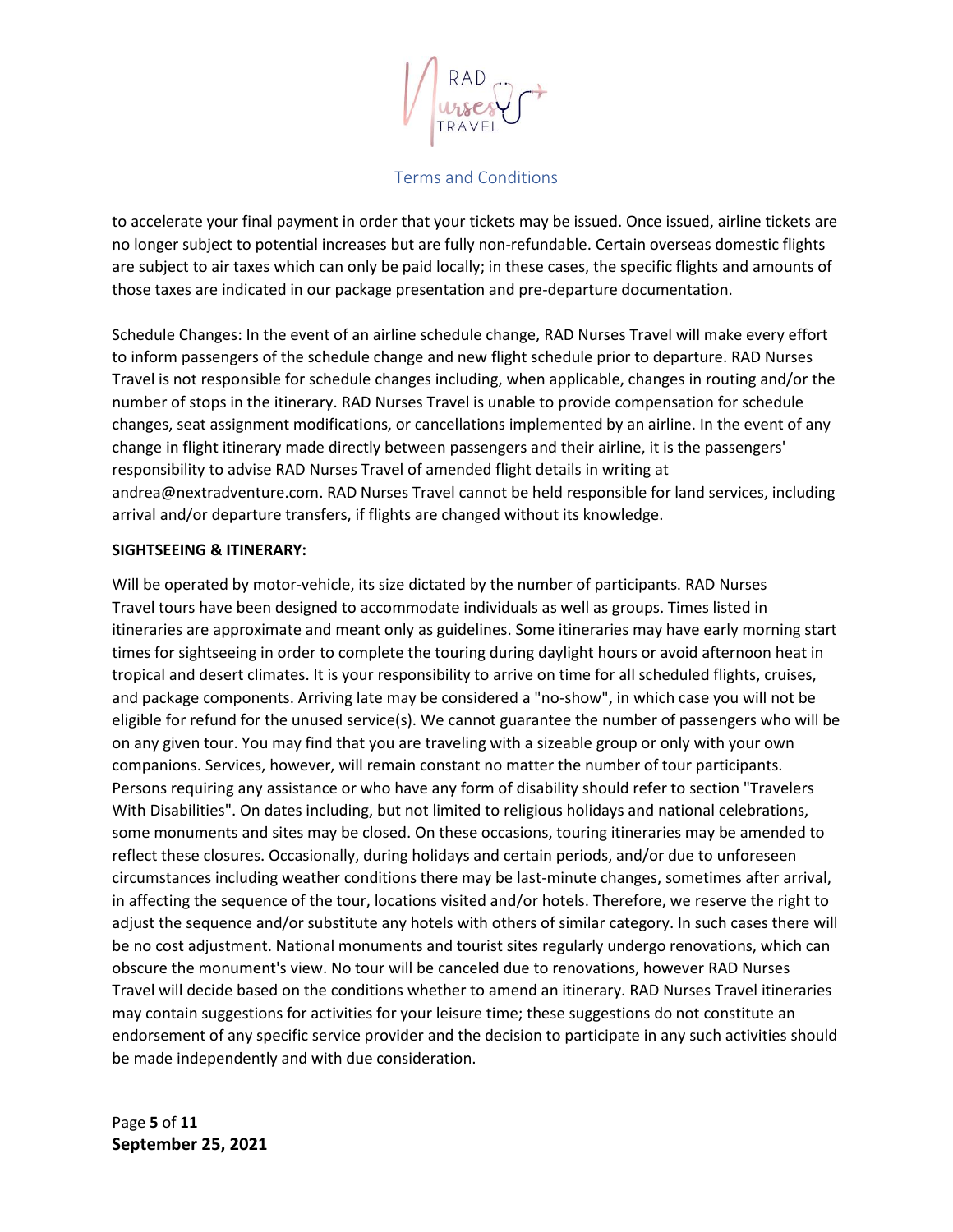Rail: Once full payment is received, RAD Nurses Travel will select train times, rail tickets will be issued and are fully non-refundable. Except where requested in writing prior to final payment. Passengers traveling with a group may not request alternative train times. Once issued, rail tickets are valid for the dates and times specified. Some exchanges must be done locally at the station due to fare restrictions. Changes may be subject to local charges, fees, and fare increases. Once the booked train has departed, changes are no longer possible, nor can amendments be completed on board the train. RAD Nurses Travel does not control seat assignments which are entirely at the discretion of the rail companies. Once rail tickets are issued, they are fully non-refundable and non-changeable.

### **ROOMMATE MATCHING:**

You will be matched with a roommate once you have paid more than 75% of the balance of your travel reservations and provided the person you will be matched with has also paid 75% of her balance. If the roommate match cannot be made, the client is responsible for the cost of the single supplement.

## **DOUBLE OCCUPANCY IDENTIFYING YOUR OWN ROOMMATE:**

If your roommate fails to book her trip or pay for her trip in full, you will be giving the option to be matched with a traveler needing a roommate. If the roommate match cannot be made, the client is responsible for the cost of the single supplement.

## **ILLNESS:**

RAD Nurses Travel is not responsible for any communicable diseases you may be exposed to or contract while on the trip.

## **PASSENGER AGREEMENT:**

By submitting a deposit or payment, you formally accept RAD Nurses Travel's Terms & Conditions as stated herein. Any violation will constitute a breach and forfeiture of any and all payments.

## **RELEASE FROM LIABILITY:**

Page **6** of **11 September 25, 2021** RAD Nurses Travel its shareholders, directors, officers, employees and affiliates, does not own or operate any entity which is to or does provide goods or services for your trip including, for example, ownership or control over hotels or other lodging facilities, airline, vessel, bus, van or other transportation companies, local ground operators, providers or organizers of optional excursions or equipment used thereon, food service or entertainment providers, etc. All such persons and entities are independent contractors. As a result, RAD Nurses Travel is not liable for any negligent or willful act or failure to act of any such person or entity, or of any other third party. Without limitation, RAD Nurses Travel is not responsible for any injury, loss, or damage to person or property, death, delay or inconvenience in connection with the provision of any goods or services occasioned by or resulting from, but not limited to, acts of God, acts of government, force majeure, acts of war or civil unrest, insurrection or revolt, strikes or other labor activities, criminal or terrorist activities of any kind, or the threat thereof, overbooking or downgrading of accommodations, structural or other defective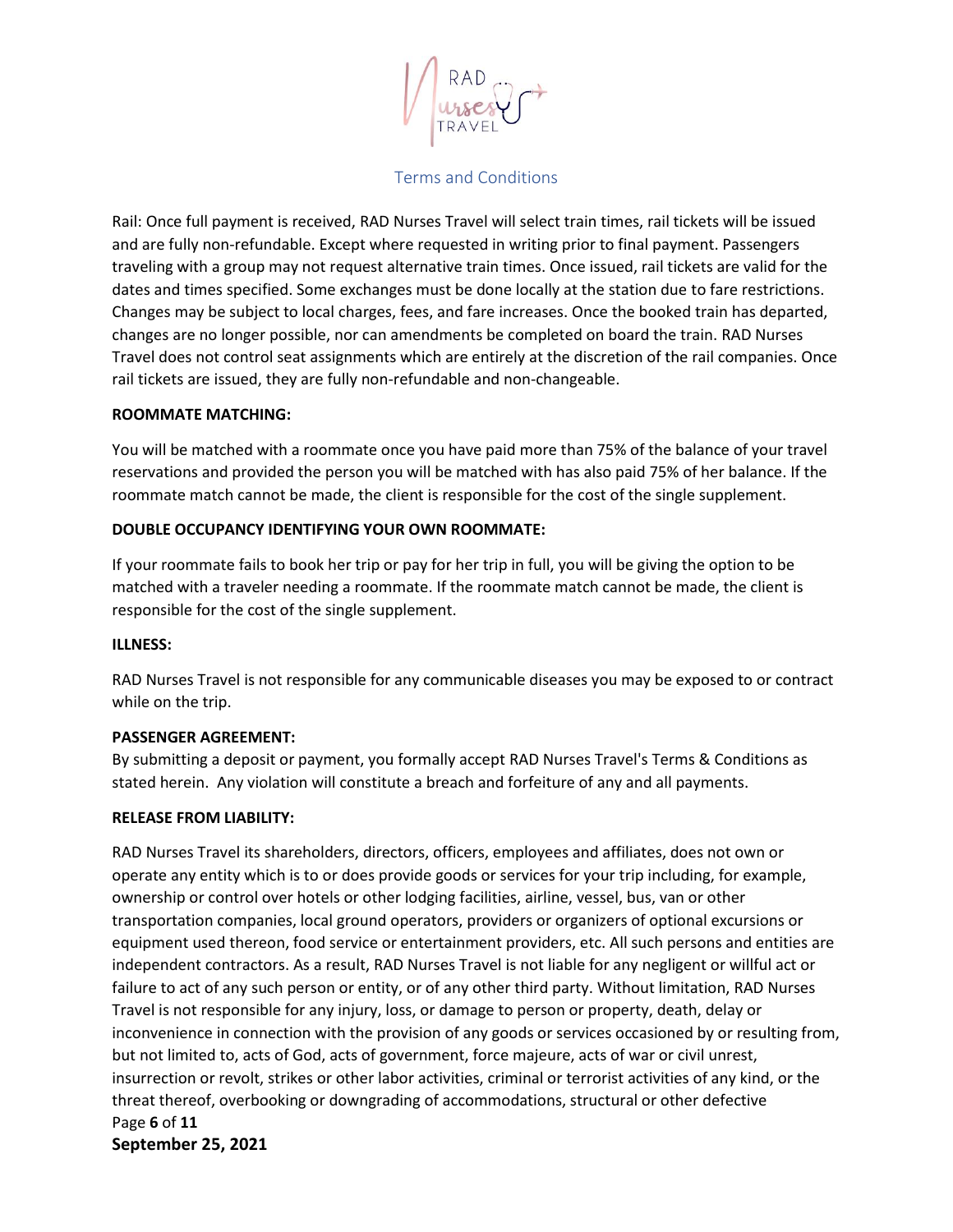conditions in hotels or other lodging facilities, mechanical or other failure of airplanes or other means of transportation or for any failure of any transportation mechanism to arrive or depart timely or safely, dangers associated with or bites from animals, pests or insects, marine life or vegetation of any sort, dangers incident to recreational activities such as swimming, kayaking, sailing, canoeing, rafting, hiking, walking, bicycling, etc., sanitation problems, food poisoning, lack of access to or quality of medical care, difficulty in evacuation in case of a medical or other emergency, illness, epidemics or the threat thereof or for any other cause beyond the direct control of RAD Nurses Travel. In addition, I release RAD Nurses Travel from its own negligence and assume all risk thereof.

## **ASSUMPTION OF RISK:**

I am aware that travel such as that I am undertaking involves hazardous activities, with a risk of illness, injury or death which may be caused by forces of nature, animals, insects or flora, the negligence of RAD Nurses Travel, or other persons and companies known or unknown, or of willful or criminal conduct of third parties. I am aware that weather conditions may be severe, adverse and/or unpleasant. I am also aware that medical services or facilities may not be readily available or accessible during some or all of the time during which I am participating on the trip. In order to partake of the enjoyment and excitement of this trip I am willing to accept the risks and uncertainty involved as being an integral part of my adventure. I hereby accept and assume full responsibility for any and all risks of illness, injury or death and of the negligence of RAD Nurses Travel and agree to hold harmless and release RAD Nurses Travel from claims of third party negligence. I understand the physical requirements of the activity in which I will be participating, and I currently have no known physical, medical or mental condition which would impair my ability to participate in this tour or my safety in this activity, and I am willing to assume all risks that may be created, directly or indirectly, by any such condition. I hereby authorize RAD Nurses Travel or my local groundhandler or others to arrange for any emergency medical treatment and hospitalization as may be necessary for me because of participation in this activity without my further consent.

# **COVID AND GLOBAL EVENTS:**

As the worldwide COVID-19 corona-virus pandemic remains ongoing at this time, I acknowledge that for this reason, and other reasons not reasonably foreseeable at this time, these travel plans may be interrupted or canceled by the supplier that is providing them, a government entity or other third party over which RAD Nurses Travel has no control. Moreover, I understand that should I elect to purchase travel insurance, the terms of the policy will dictate whether, and to what extent, coverage for any financial loss may exist under the circumstances. By signing below, I hereby agree to hold RAD Nurses Travel harmless and release the agency from any and all liability for any damages, including but not limited to monetary losses, I may incur as a result of such interruption or cancellation of these travel plans. For the avoidance of doubt, I further agree that RAD Nurses Travel will not be liable for any failure or delay in performing an obligation that is due to any of the following causes, to the extent beyond its reasonable control: acts of God, accident, riots, war, terrorist act, epidemic, pandemic, quarantine, civil commotion, breakdown of communication facilities, natural catastrophes, breakdown

Page **7** of **11 September 25, 2021**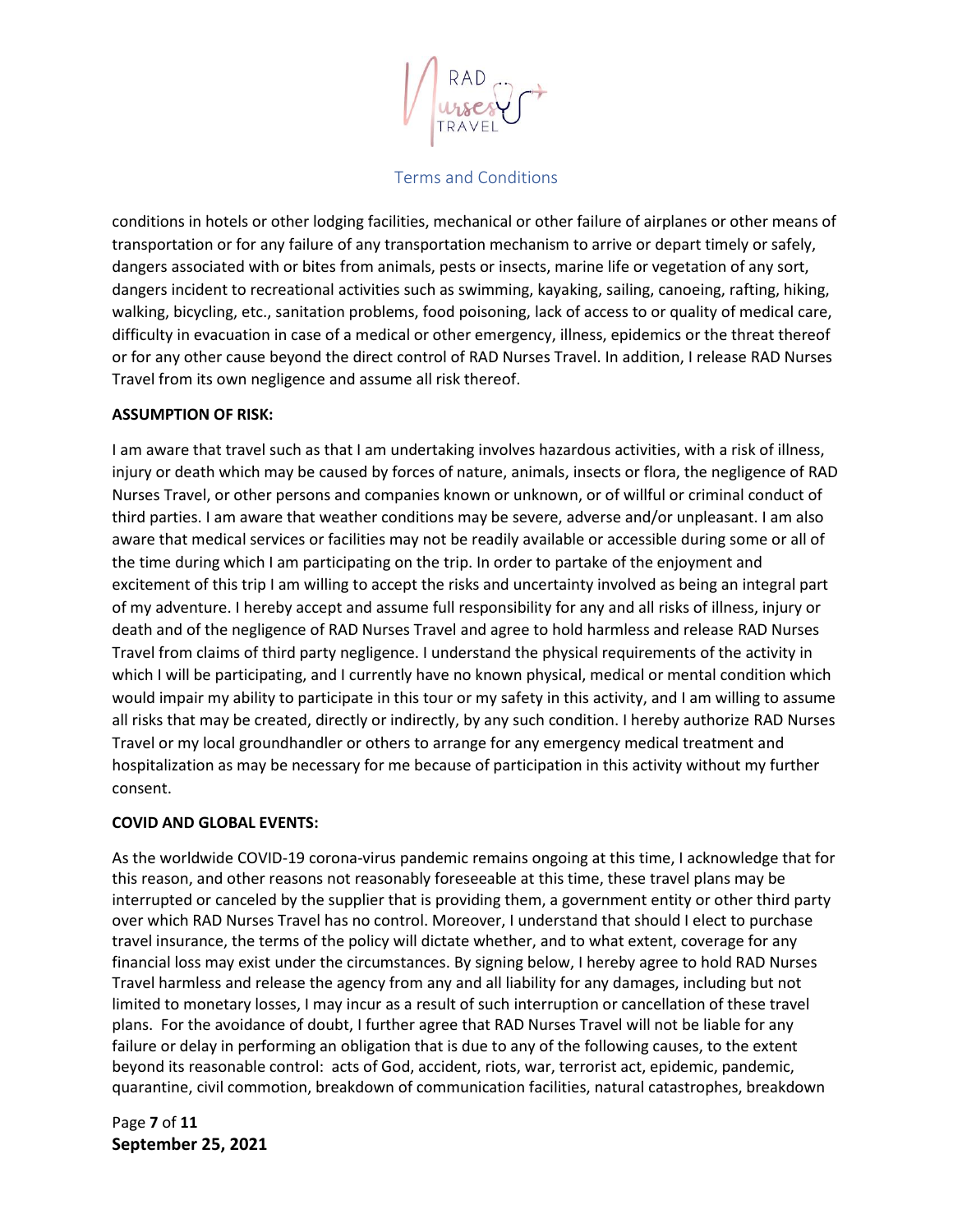

of internet service, fire, explosion or national strikes.

By signing this agreement, I acknowledge the contagious nature of COVID-19 and voluntarily assume the risk that I may be exposed to or infected by COVID-19 while traveling. Such exposure or infection may result in personal injury, illness, permanent disability, and possible death. I voluntarily agree to assume all of the foregoing risks and accept sole responsibility for any injury to myself (including, but not limited to, personal injury, disability, and death), illness, damage, loss, claim, liability, or expense, of any kind, that I may experience or incur in connection with RAD Nurses Travel.

As travel opens around the world, all destinations, airports, air carriers, hotels, restaurants, transfer companies, car rental companies, shops and excursions have established COVID-19 safety measures and precautions which may change from day to day. These safety measures may include, but are not limited to: curfews, attraction closings and reduced hours, size of group gatherings, social distancing requirements, health screenings, self-quarantine requirements and COVID test results. By signing this agreement, I accept ultimate responsibility for myself and my traveling party to have all the necessary provisions for travel (such as COVID test results, pre-travel questionnaires, etc.) Moreover, I understand that I should assume responsibility for the necessary and required documents (such as COVID test results, pre-travel questionnaires, etc.) considering COVID-19, to travel to my specific destination.

## **THE RAD EXPERIENCE**

- 1. RAD Nurses Travel has the right to refuse trip attendees deposit for any reasons.
- 2. RAD Nurses Travel is exclusively for female nurses at least 21 years of age.
- 3. All payments made to RAD Nurses Travel or tour operators are non-refundable and nontransferable.
- 4. Not all places have the same standards of the Western world (customer service, service times, food variety, air conditioning, ice, straws, cold water, cultural, religious norms, transportation, facial towels, etc.). RAD Nurses Travel encourages all guest to research our destination before the trip is booked so that each guest is well aware of the conditions of where we are traveling.
- 5. During periods of the trip wifi may not be accessible. And that sometimes the wifi signal can be spotty. RAD Nurses Travel cannot guarantee working wifi or internet at anytime during the trip.
- 6. RAD Nurses Travel will not reimbursement any trip attendee if any part of the trip is missed for any reasons. This includes but are not limited to late arrival due to flight delays, early departure, delayed airport transfers, etc. RAD Nurses Travel will do our best to reschedule an activity given that rescheduling does not add any additional expenses to RAD Nurses Travel. If RAD Nurses Travel is unable to reschedule at no additional cost, there will be no reimbursement of any activity.
- 7. Any airport transfers provided by RAD Nurses Travel will be provided on the trip start date (5am - 11pm local time) and final day (12am - 12pm local time) of the trip. If trip attendee arrives before the trip starts, arrives to the trip late, leaves before the trip ends, arrives or departs outside of the said times, or stays longer than the trip last it is attendees responsibility to make her own lodging, local transport, and airport transportation. Airport transfers will only be arranged to/from trip accommodations. If RAD Nurses Travel confirms that our driver is at the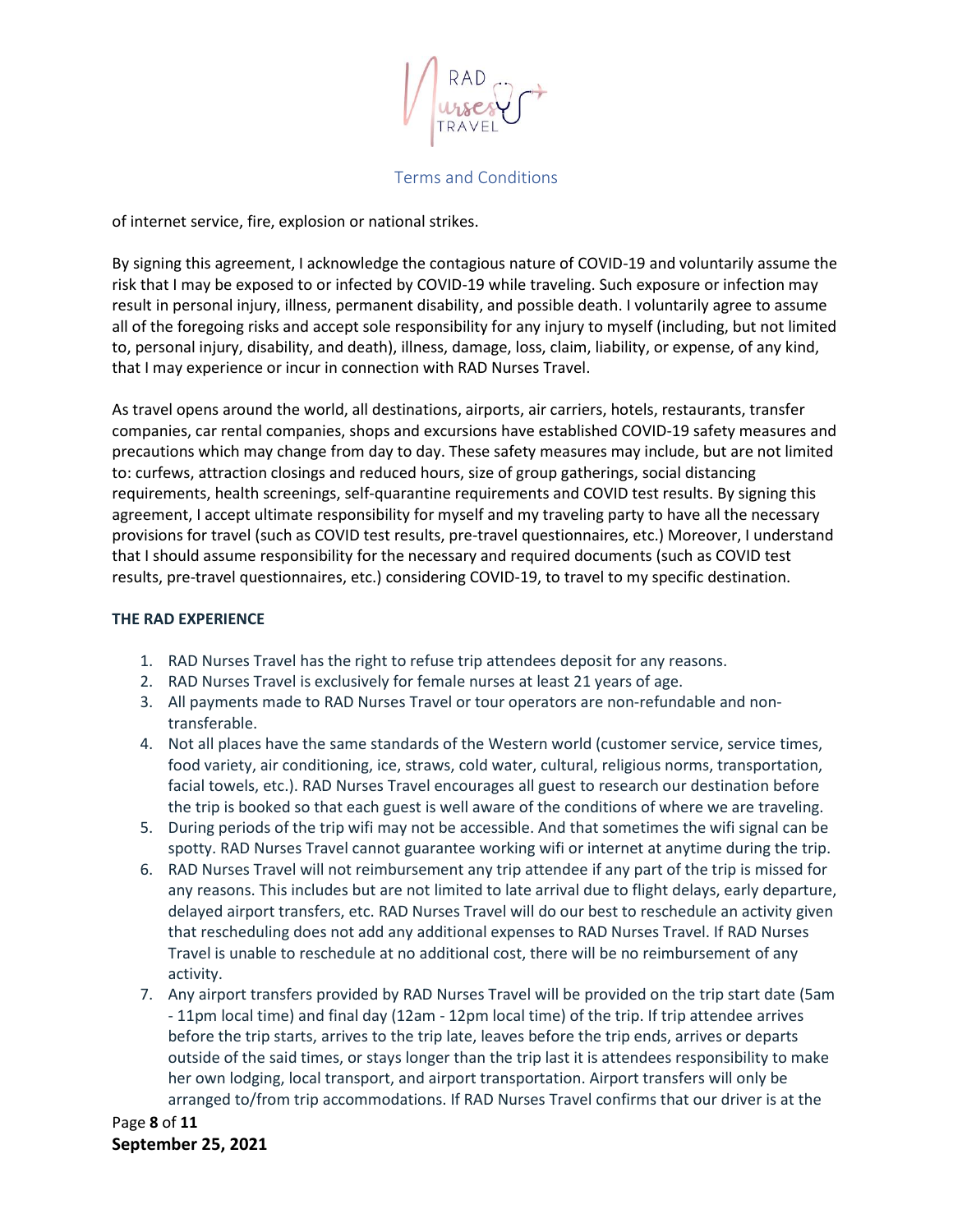airport to pick guest up, and guest decides to book their own transport, there will be no reimbursement for airport transport given.

- 8. All trip attendees are required to submit flight and travel insurance information to RAD Nurses Travel at least 6 weeks before trip departure date. If flight information is not received at least 6 weeks before the trip, RAD Nurses Travel cannot guarantee airport transfers. Attendee may be responsible for their own transfer.
- 9. RAD Nurses Travel trips are generally planned 9-12 months in advance and the initial itinerary provided is subject to change. Circumstances may arise where we must make changes. These changes may result in shorter breaks between activities or change of activity. RAD Nurses Travel will do everything in our power to ensure that the trip goes on as planned.
- 10. It is trip attendees responsibility to provide RAD Nurses Travel with accurate contact information. Should any contact information change, it is attendees responsibility to update RAD Nurses Travel.
- 11. RAD Nurses Travel trips depart on time. Attendees will be provided with a final itinerary before the trip departure date. RAD Nurses Travel will leave promptly at the time listed on the itinerary. Any guest not present at the time of departure is subject to be left behind. RAD Nurses Travel will not reimburse anyone who misses an activity due to not arriving at the departure location on time. If there are any changes to the times of departure all guest will be notified in person or via Whatsapp.
- 12. RAD Nurses Travel prepays for airport transfers roughly 30 days before the trip based on arrival / departure times. Arrival flight delays are monitored by our transport companies whom in turn are able to wait for any guest whose flight arrives late. In regards to departure times our transport companies are not as flexible. Guest should note that no changes to departure times or counts will be made less than 2 weeks out from the trip or during the trip. If guest provides their flight information to RAD Nurses Travel after it is requested (1 month before departure) guest may need to arrange their own arrival and departure transfer.
- 13. Hotel Deposits. RAD Nurses Travel covers the full price of each room; however, members may be asked for a credit card upon check-in for their room incidentals.
- 14. RAD Nurses Travel will alert trip participates if a COVID-19 test is required before entry into the Country. In addition, to the cost of the test. The cost of the test or any required COVID-19 vaccination are not included in trip cost
- 15. FLEXIBILITY The ideal traveler for RAD Nurses Travel trips: -someone who embodies patience and flexibility - has a willingness to try new things - has an appreciations and respect for diversity (e.g., people, customs, languages, religions) - has a desire to learn, grow, evolve, and has an overall spirit of fun and adventure.
- 16. PATIENCE RAD Nurses Travel will do our best to ensure that our trips run according to schedule. However, trip attendees should be aware that at times we run ahead or behind schedule. Attending our trips will require that participants are patient at times.
- 17. DIETARY RESTRICTIONS RAD Nurses Travel will do our best to accommodate any dietary restrictions. Dietary restrictions must be communicated prior to the retreat in order to properly prepare. Strict dietary restrictions may result in limited food options for those attendees who may be vegan.

Page **9** of **11 September 25, 2021**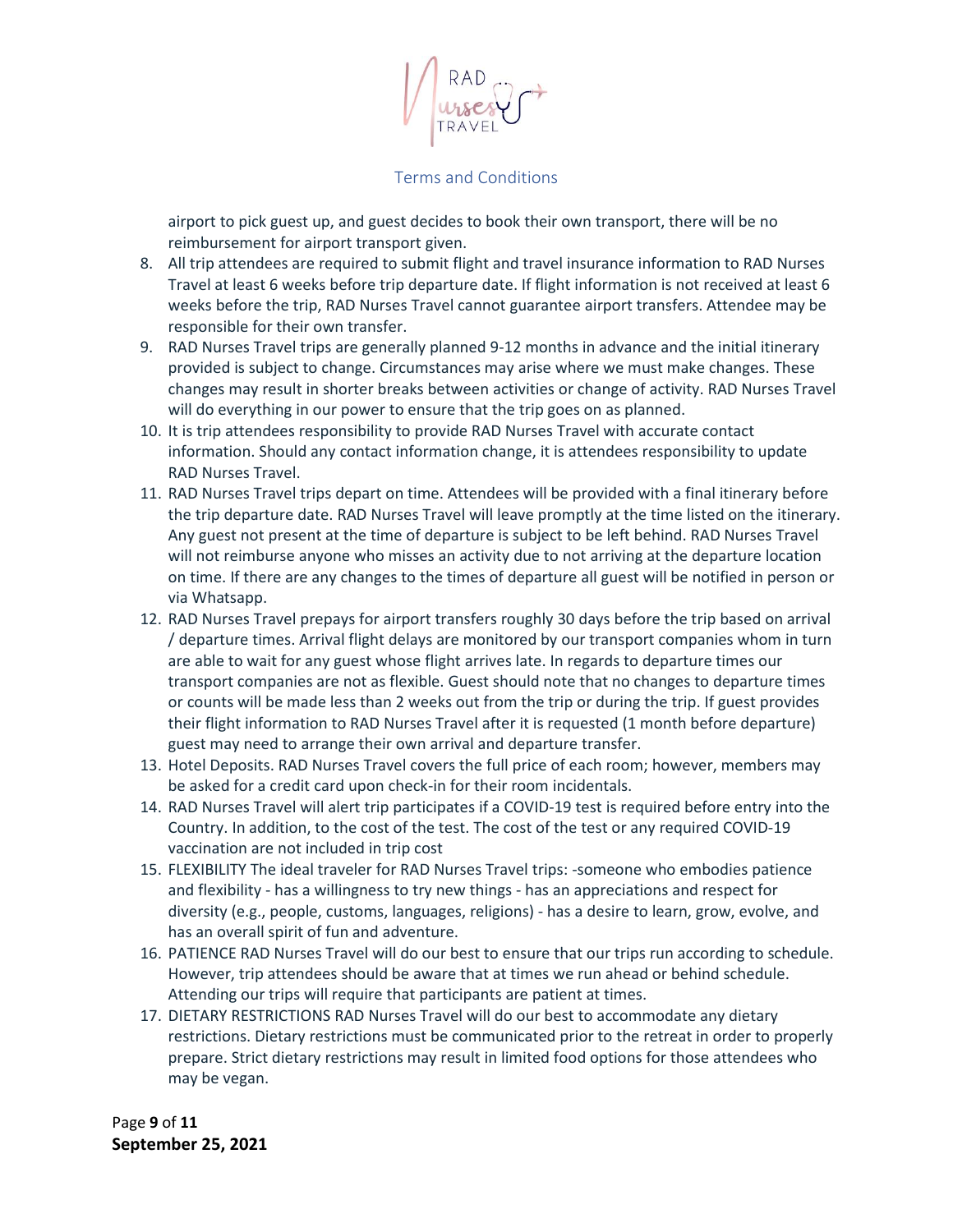- 18. PRE-TRIP COMMUNICATION Our pre-trip communication is done via email and/or social media groups and/or whatsapp. Any trip questions can be emailed.
- 19. ON-TRIP COMMUNICATION Our on trip communication is done via WHATSAPP. All trip participates are asked to download the app before arrival into the Country we are visiting.

### **CHILDREN:**

Children are rarely invited as guest on RAD Nurses Travel vacations. In the rare case, children are allowed, accompanying adults are responsible for the safety of their children including providing any necessary safety equipment (such as infant/child seats) where appropriate. Any person under that age of 18 years must be accompanied by a parent or legal guardian. If only one parent is traveling, a notarized letter written by the non-traveling parent/guardian, granting authorization to travel including the dates of the travel should be carried.

### **PHOTO RELEASE:**

I understand that photos and video may be taken during this event. I authorize RAD Nurses Travel the right to take, alter, edit, copy, publish and make use of any and all pictures taken of me to be used in and/or for promotional materials including, but not limited to social media, newsletters, flyers, websites and digital communications without payment or any other consideration.

#### **BINDING ARBITRATION:**

I agree that any dispute concerning, relating or referring to this Agreement, the brochure or any other literature concerning my trip, or the trip itself, shall be resolved exclusively by binding arbitration pursuant to the Federal Arbitration Act, 9 U.S.C. §§1-16, either according to the then existing Commercial Rules of the American Arbitration Association (AAA) or pursuant to the Comprehensive Arbitration Rules & Procedures of the Judicial Arbitration and Mediation Services, Inc. (JAMS). Such proceedings will be governed by substantive (but not procedural) Indiana law and will take place in Indianapolis, NY. The arbitrator and not any federal, state, or local court or agency shall have exclusive authority to resolve any dispute relating to the interpretation, applicability, enforceability, conscionability, or formation of this contract, including but not limited to any claim that all or any part of this contract is void or voidable. Please understand that by agreeing to these terms and conditions, you (and we) are waiving our right to a trial by jury.

## **VOLUNTARY PARTICIPATION:**

I acknowledge that I have voluntarily applied to participate on the trip designated on this application (or a trip which I may change to) and that I have read the description of the trip as it appears in the current RAD Nurses Travel website relating to the trip, together with all information contained in this application. I am voluntarily participating in this trip with knowledge of the hazards involved.

## **KNOWING AND VOLUNTARY EXECUTION:**

I have carefully read these Terms and Conditions and the booking information sections of this

Page **10** of **11 September 25, 2021**